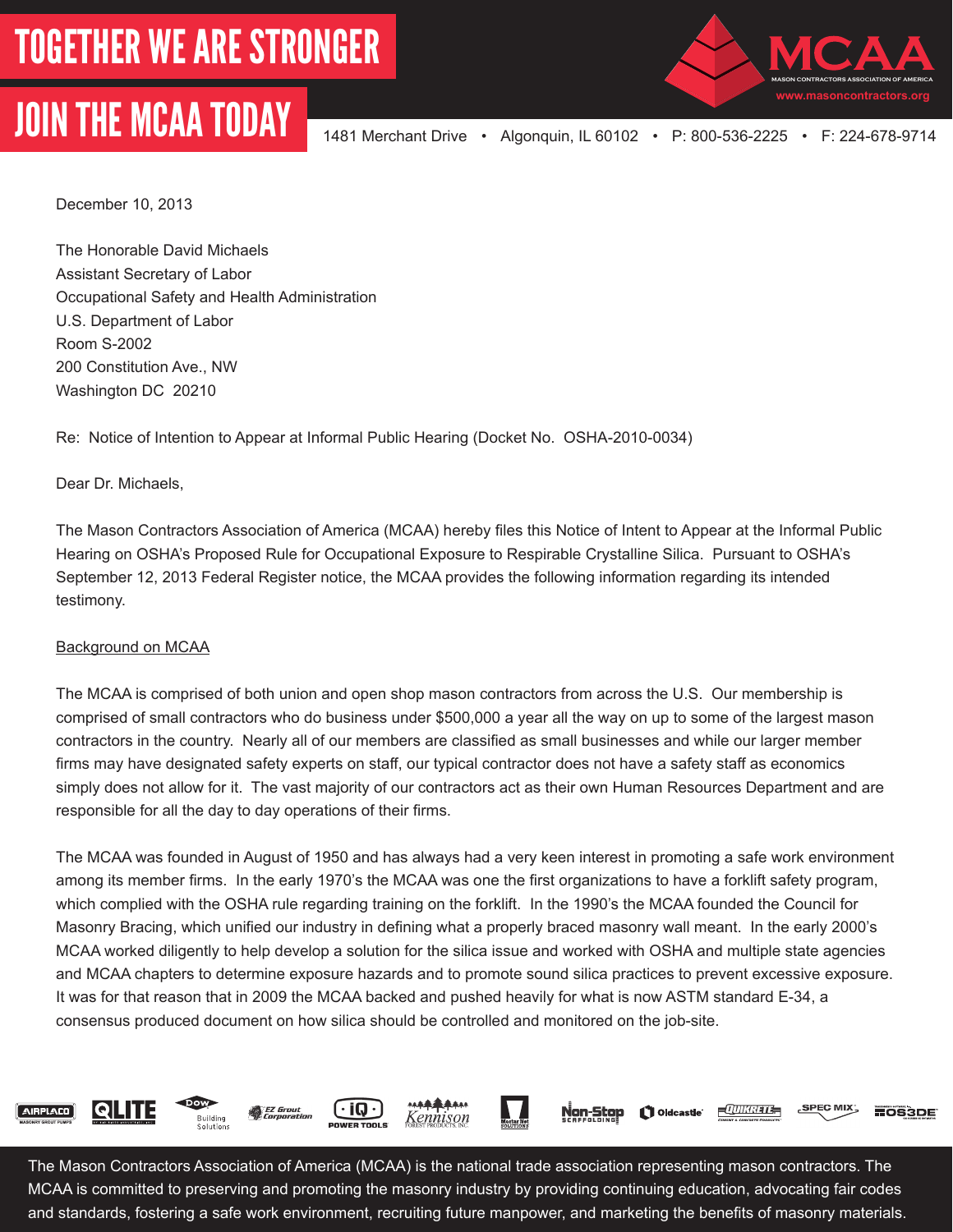The following individuals will provide testimony as representatives and we request that each individual have 1/2 Hour to present their testimony. As a result, we request 1 ½ hours of time to present on the proposed rule:

Jerry Painter Painter Masonry, Inc. 2425 N.E. 19th Dr. Gainesville, FL 32609 352-378-7511 jerry@paintermasonry.com

Mark Kemp Superior Masonry Builders 12699 W. Arden Pl. Butler, WI 53007 262-781-4777 mark@superiormasonry.com

Rashod Johnson The Roderick Group P.O. Box 198911 Chicago, IL 60619 rashod@rodgrp.com 312-624-8198

## **Statement of Position:**

The MCAA is still reviewing the proposed rule and developing positions on the rule. Early on, individuals representing MCAA will address the following issues raised by the proposed rule, among others:

The proposed exposure limit (PEL) for the masonry industry.

Feasibility issues both economical and technological related to the application of the proposed rule

Brief history of how the masonry industry has complied with the current PEL and concerns about ability to comply with the new PEL.

ASTM standard and the consideration it had in the rule making process.

2003 SEBREFA panel issues related to current 2013 conditions.

## Documentary Evidence

The MCAA is still considering documentary evidence we may use, if any, as our position is still developing. Notwithstanding this, the MCAA may utilize he following types of documents during the hearing:

ASTM E-34 MCAA's written pre-hearing comments on the proposed rule OSHA's underlying data and analyses supporting its Preliminary feasibility findings